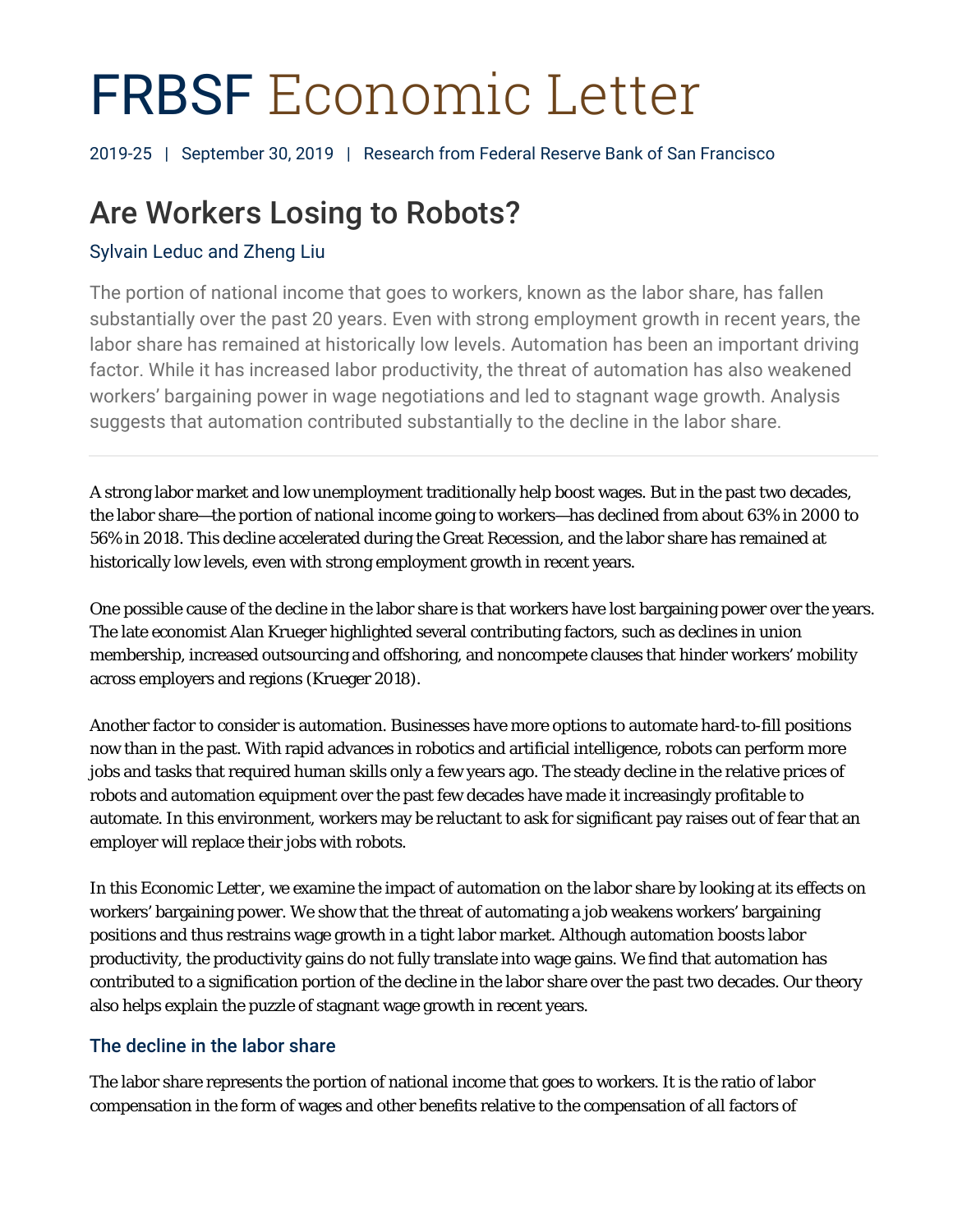#### *FRBSF Economic Letter* 2019-25 September 30, 2019

production in the economy, which is national income. For a given size of national income, a drop in labor compensation reduces the labor share.

A useful way to think about the labor share is that it is the ratio of real wages to labor productivity. As a result, the labor share would be constant if an increase in labor productivity were matched by an equal increase in real wages. However, the labor share would decline if real wages weren't able to keep up with increases in labor productivity.

There are practical challenges in measuring the labor share. For example, it is not clear what proportion of self-employment compensation should be counted as labor income (Elsby, Hobijn, and Sahin 2013). As a

benchmark, we use the measure of the labor share of the nonfarm business sector constructed by the Bureau of Labor Statistics, shown in Figure 1. The labor share fluctuates over the business cycle, but it stayed around 63% between 1985 and 2000.

Since the early 2000s, however, the labor share has fallen about 7 percentage points. About half of the drop occurred during the Great Recession. Even during the lengthy recovery and expansion, the labor share has stayed around 56%, near the historical low in our sample. The significant decline in the labor share reflects that increases in real wages have not kept up with labor productivity improvements over the past two decades.

#### Figure 1 Labor share in U.S. nonfarm business sector



#### Automation, workers' bargaining power, and the labor share

Economists have long understood that technological improvements that make it easier to automate jobs—so that businesses can substitute capital for labor—can reduce the labor share. For instance, the British economist John Hicks noted the potential link back in the 1930s.

However, in traditional macroeconomic models, productivity improvements triggered, for instance, by automation go hand in hand with rising wages because labor markets in those models are perfectly competitive and frictionless. In other words, wages would instantly adjust until the supply of labor meets demand, leading to full employment. Workers also would be paid for how much an additional hour of work adds to production, known as their marginal products. Thus, traditional macro models predict that a technological improvement that raises workers' productivity also raises wages. This prediction is inconsistent with recent data, though: the decline in the labor share since the early 2000s has been accompanied by stagnant wage growth. Viewed through the lens of the traditional model, this observation would cast doubts on the importance of automation (Elsby et al. 2013).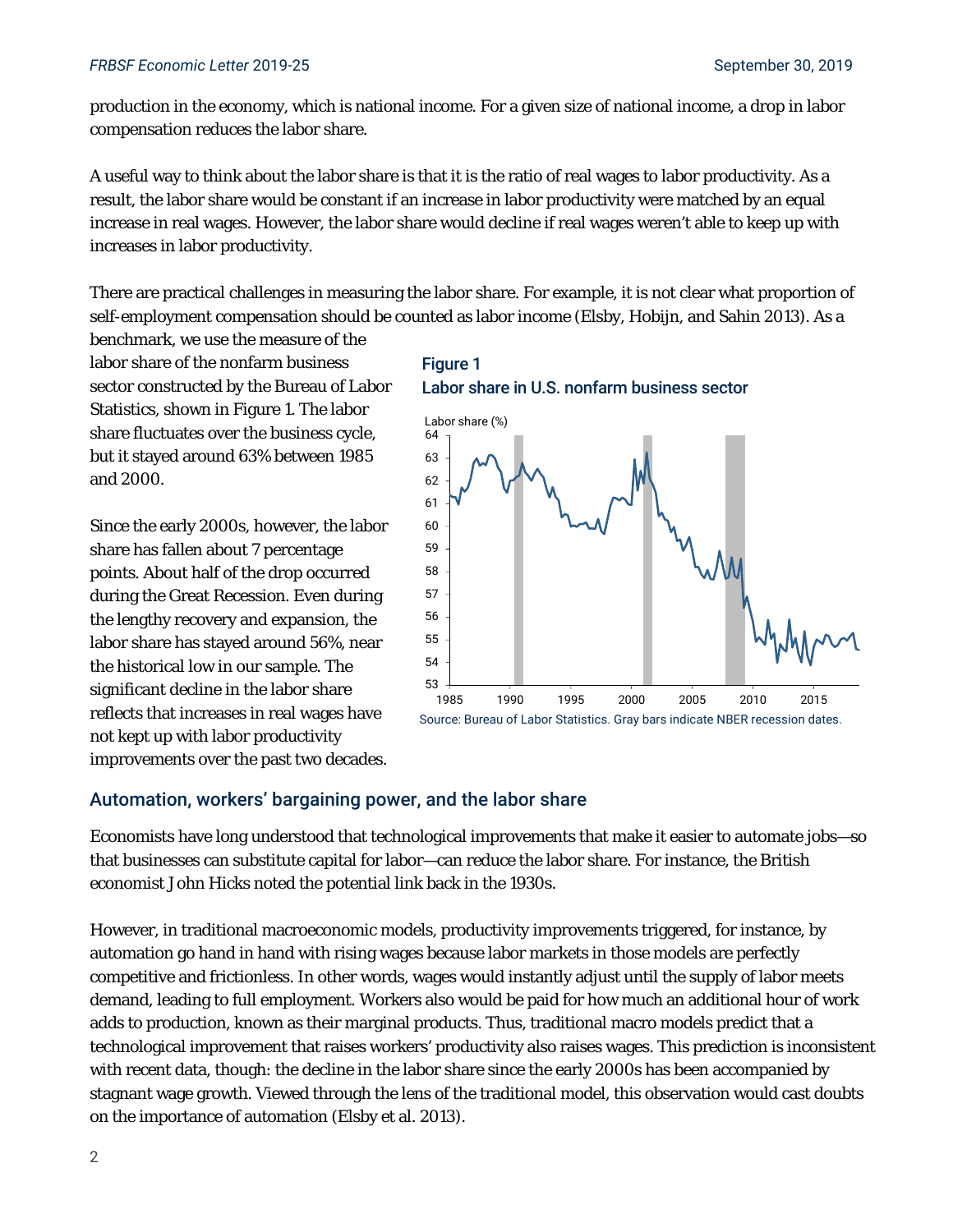In our recent work (Leduc and Liu 2019), we revisit the link between automation and the labor share in a more realistic model of the labor market. Our model features wage bargaining in a labor market with job search frictions. These search frictions capture the reality that businesses and workers are constantly searching to find suitable employment matches and that searching is costly. Businesses need to post vacancies and interview candidates, while job seekers must comb through ads, send résumés, and interview with potential employers. This costly search process implies that there is a range of possible wage rates that businesses and workers could agree upon in forming a job match. The final wage decisions depend on the relative bargaining power between the employers and the job seekers. Also, the wage rates in general do not coincide with the workers' marginal products. Employed workers are willing to stay in their current positions even when wages fall short of their marginal products, because they would like to avoid the costly search process necessary to find a new job.

In contrast to traditional models with perfectly competitive labor markets, our model predicts that automation can lead to a decline in the labor share, along with stagnant wage growth. Automation gives employers another option in wage negotiations and thus weakens workers' bargaining power.

To assess the importance of automation for explaining the declines in the labor share, we estimate our model using quarterly data for unemployment, job vacancies, inflation-adjusted wage growth, and labor productivity growth. Our sample covers the period from 1985 to 2018. Fitting our model to the time series of labor productivity, along with the other labor market variables, helps quantify the role of automation. Labor productivity growth has slowed substantially since the mid-2000s and has been particularly weak since the Great Recession (Fernald 2015). However, automation has become increasingly important in recent years and should ultimately affect productivity.

We use our estimated model to evaluate the contribution of automation to the change in the labor share from 1985 to 2018. The contribution of automation is captured by the difference between the actual labor share in the data and that implied by a special scenario using our model in which the degree of automation is kept constant at its long-run average.

Figure 2 shows that the labor share in the special scenario with no changes in automation (green line) does not fluctuate over the business cycle; more importantly, the decline in the labor share would have been much more muted than in the actual data (blue line). Our model predicts that, without automation, the labor share at the end of 2018 would have stayed around 59.5%, much higher than the actual labor share of about 56%.

Our model implies that the probability that businesses will automate a job position is procyclical, rising in expansions and falling in recessions, because the net benefits of automation are procyclical. If the automation probability increased in good economic times, then employers would have an alternative option to fill job openings, giving them an upper hand in wage negotiations. The resulting decline in workers' bargaining power would act as a drag on wage increases, even if productivity improved through automation. In other words, workers would not get all the benefits of rising labor productivity. Our model implies that, if automation had not been a part of the picture over the past two decades, productivity would have risen even less than it actually did, while wages would have risen more.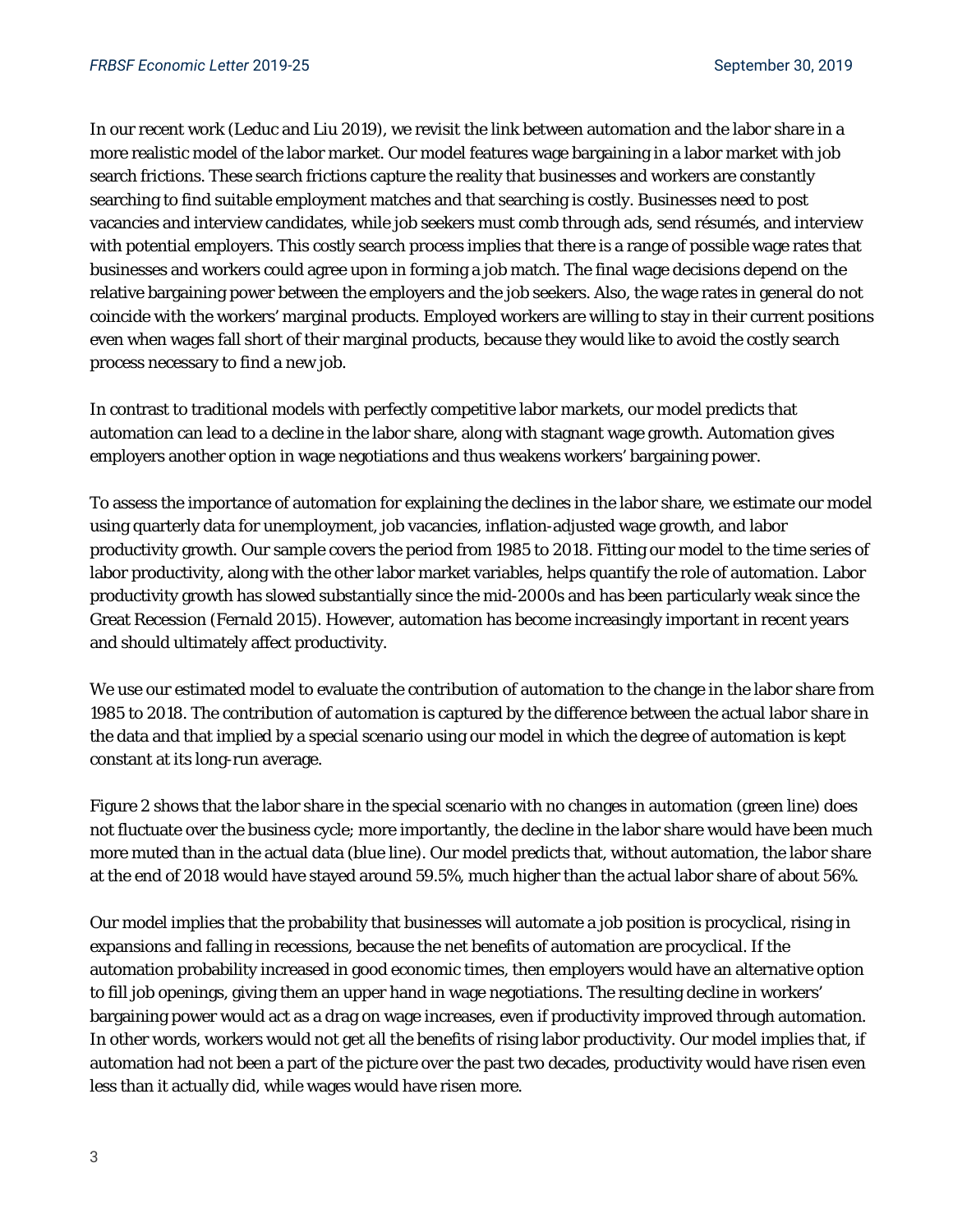Although automation weighs on the labor share in our model, it nevertheless has a positive impact on aggregate employment and thus has contributed to the steady decline in the unemployment rate in recent years. The option to automate jobs boosts the incentive for firms to create jobs, because they can adopt a robot to perform the job if the search process fails to yield a match with a worker. Therefore, our model does not predict that automation triggers a form of technological unemployment, as Keynes suggested in the 1930s. Instead, while automation eliminates certain types of jobs, it also generates new ones (see Acemoglu and Restrepo 2018).





#### Additional evidence

Our model predicts that increases in automation restrain wage increases and thus reduce the labor share. This prediction is in line with other independent empirical studies. For example, David Autor and Anna Salomons (2018) used data from 28 industries across 18 developed countries to show that automation has had a significant negative impact on the labor share, particularly since the early 2000s. They also find that automation did not reduce employment in their sample, consistent with our findings.

The predictions from our model are also consistent with evidence at the establishment level. For instance, Dinlersoz and Wolf (2018) use data from the 1991 U.S. Census Bureau's Survey of Manufacturing Technology to document that business establishments with more investment in automation experienced greater productivity gains but also larger declines in their labor shares.

#### Conclusion

The labor share in the United States has declined roughly 7 percentage points over the past two decades. The decline started in the early 2000s and accelerated during the Great Recession. After the recession, the labor share failed to bounce back despite strong employment gains, particularly over the past few years.

In this *Letter* we argue that automation may have been partly to blame. Having the option to automate jobs strengthens firms' bargaining power against workers. This keeps wage increases stagnant despite productivity gains. We find that automation contributed substantially to the decline in the labor share since the early 2000s.

- *[Sylvain Leduc i](https://www.frbsf.org/economic-research/economists/sylvain-leduc/)s executive vice president and director of research in the Economic Research Department of the Federal Reserve Bank of San Francisco.*
- *[Zheng Liu](https://www.frbsf.org/economic-research/economists/zheng-liu/) is senior research advisor and director of the Center for Pacific Basin Studies in the Economic Research Department of the Federal Reserve Bank of San Francisco.*